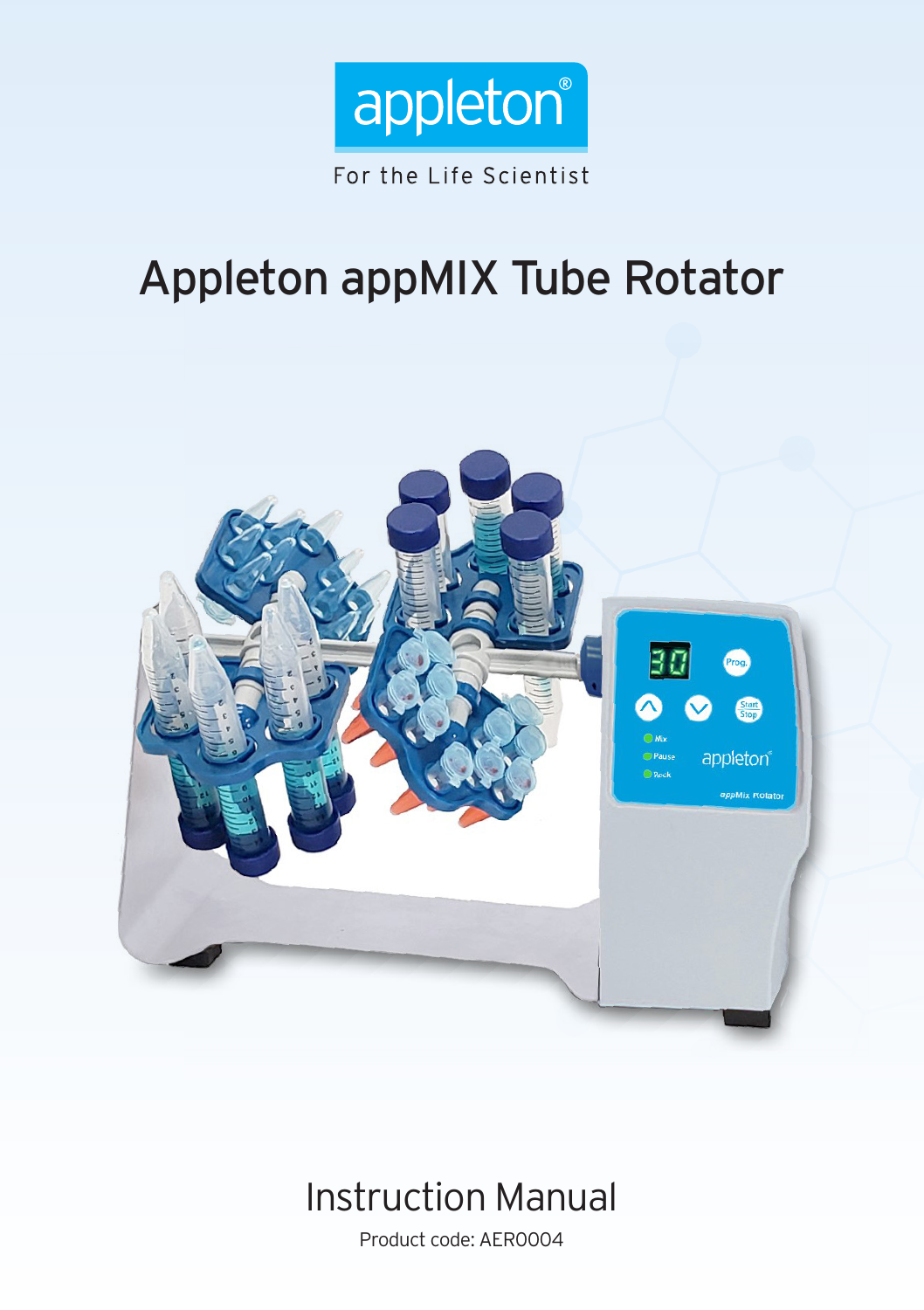### Introduction

The Appleton appMIX Tube Rotator provides a wide range of mixing capabilities suitable for an array of laboratory applications including resuspension, protein binding, nucleic acid purification, histochemistry and hybridization.

Before operating the appMIX Tube Rotator, please read this instruction manual carefully.

### Product Specifications

| Speed:                        | Adjustable from 5 to 70 rpm           |
|-------------------------------|---------------------------------------|
| Max Capacity:                 | 6 x 50ml / 20 x 15ml / 44 x 1.5/2.0ml |
| Dimensions: (WxDxH)           | 27.5 x 15.2 x 16.5 cm                 |
| <b>Operating Environment:</b> | 4°C (cold room) to 65°C               |
| Weight:                       | 1.4 <sub>kq</sub>                     |
| Electrical:                   | 100 to 240V, 50-60Hz, 0.25A 5W        |
| Warranty:                     | 2 years                               |

### Product Set-Up

Place the rotator on a clean and stable surface. (Ensure that there is at least 10cm of open space both in front of and behind the instrument.) Plug the instrument into an outlet of the appropriate voltage.

### Tube Holder Installation/Exchange

The instrument includes an assortment of tube holders and posts. Attach the tube holders (below) to the included post with two arms. Press holders on firmly to prevent them from coming loose during use. Once pressed on firmly, attach the post to the rotator by inserting the post into the left side of the rotator first and then into the main body (right side). Once inserted, rotate the post until it is fully installed, see below:



To adjust the angle of which the tubes rotate, simply rotate the position of the tube holders by hand until the desired rotational angle is achieved.

Attach the large tube holder directly to the rotator (without posts). Insert the holder into the left side of the rotator first and then into the main body (right side). Once inserted, rotate the post until it is fully installed (similar to diagram above).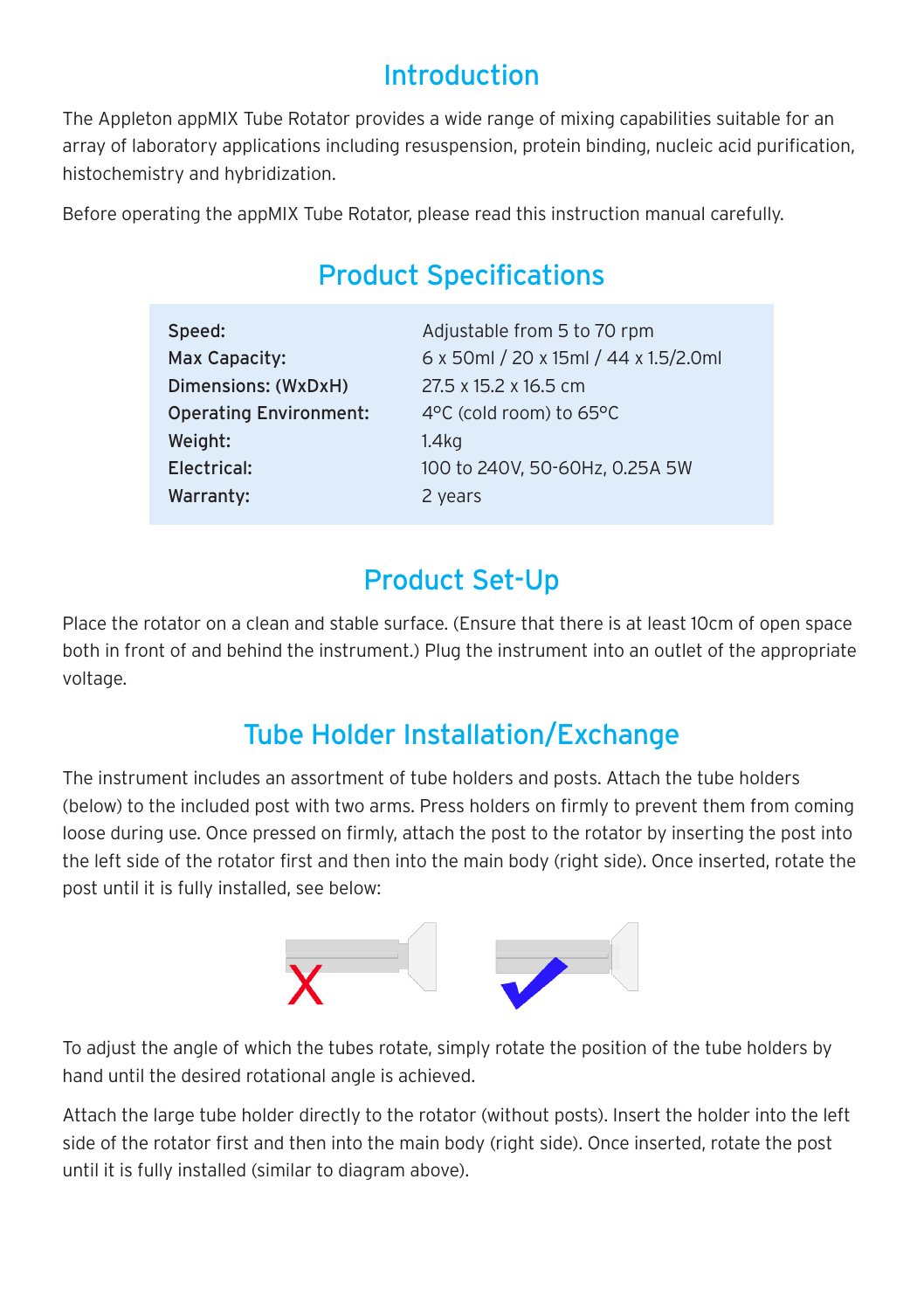To rotate tubes horizontally (rolling/hybridization motion), first attach the two small posts to the centre of the large tube holder. (One post has a small flat that can be inserted to correspond to the flat located in the centre of the tube holder). Thread the two posts together by turning the post (without flat) clockwise until fully tightened. Then insert posts into the rotator as described on the previous page.

To load test-tubes, press them firmly into the appropriate holder. ALWAYS ensure a balanced load across both sides of the rotational axis. (When mixing 15 and 50ml tubes, always load a similar quantity of tubes on each side of the rotational axis.)

### Product Operation

#### Set the Rotational Speed

The rotational speed can be selected by pressing the up and down keys to adjust the display to the desired speed setting (5 to 70 rpm)

#### Choose the Mixing Mode

The rotator offers three additional mixing programs, Mix, Pause and Rock. To activate, press the "Prog" key, an LED for the activate mode is illuminated. To toggle between programs, press the "Prog" key again. To return to the standard rotating program, press the "Prog" key until all LED indicators are off.

### Care and Maintenance

No routine maintenance is required other than to keep the unit clean. Cleaning can be done with a damp cloth. Avoid the use of harsh solvents. Appleton Woods distributes these products in the UK, for customer service or technical support, please contact: info@appletonwoods.co.uk or call on 0121 4587740.

### **Warranty**

This product is covered by the Appleton Promise which means that should any faults arise within the 2 years warranty period it will be replaced free of charge. Damage from neglect, misuse or dropping the unit will not be covered under the warranty.